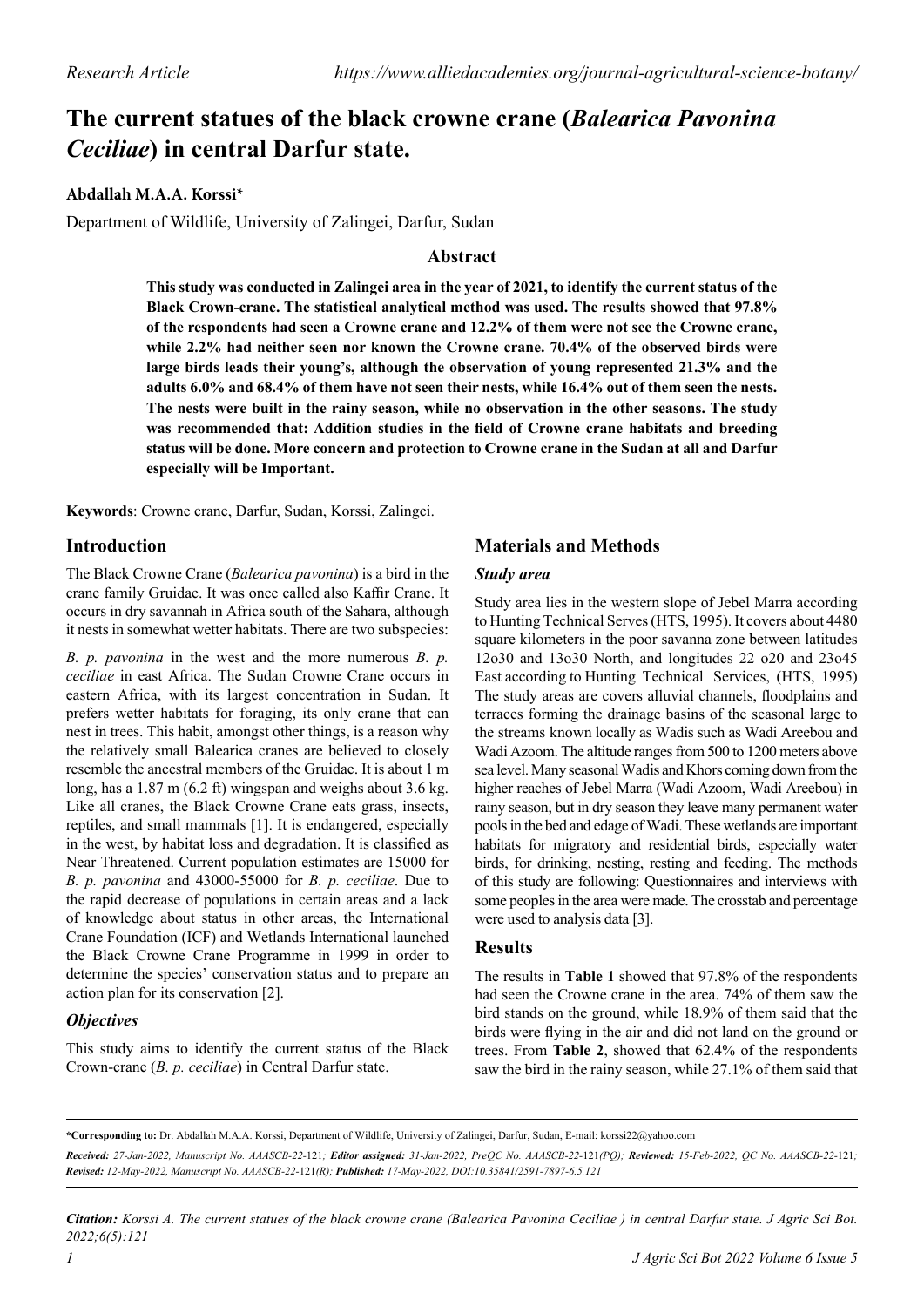the observation was in the summer season, the observation in the winter is so very little only 8.2%. The results showed in **Table 3** that 70.4% of the observed birds were large birds lead their young's, although the observation of young represented 21.3% and the adults 6.0%. The results in **Table 4** showed that 17.6% of the respondents saw the nests, 15.3% out of them were saw the nest on the ground, while 2.2% of them were saw the nest over the trees. From **Table 5** we notice that the nests were built in the rainy season, while no observation in the other seasons. The results in **Table 6** showed that 97.8% of the respondents had seen a Crowne crane and 12.2% of them were not sure that it was a Crowne crane, while 2.2% had neither seen nor known a Crowne crane [4].

The results in **Table 7**, note that 84.9% of the respondents known the Crowne crane and 68.4% of them have not seen their nests, while 16.4% out of them seen the nests. The results were shown that in **Table 8** 78.0% of the respondents did not see dead birds, while 6.0% saw parts of dead birds, and 0.2% of them were hesitant in their answers and were not sure whether they were Crowne cranes or other birds. A bout 249 responders showed the Crowne crane in flocks between (6-10) individual birds, these represented 55.3%. other (179) responders seen the birds flocks in low number only about 5 individual proximity 38.7% of the Crowne crane numbers in Zalingei area 2021 (**Table 9)** [5,6].

*Table 1. The percentage of status when the responders sow the Crowne crane.*

|                 |     | Where you see | Total    |                        |             |           |
|-----------------|-----|---------------|----------|------------------------|-------------|-----------|
|                 |     | <b>Flying</b> |          | Stand on the<br>ground | on the tree | don't see |
| Did you see the | Yes | 18.90%        | 74.40%   | 4.40%                  | $0.00\%$    | 97.80%    |
| Crowne crane    | No  | $0.00\%$      | $0.00\%$ | 0.00%                  | 2.20%       | 2.20%     |
| Total           |     | 18.90%        | 74.40%   | 4.40%                  | 2.20%       | 100.00%   |

| <b>Tuble 2.</b> The wallming the crowne crune. |     |                            |       |               |        |       |  |  |
|------------------------------------------------|-----|----------------------------|-------|---------------|--------|-------|--|--|
|                                                |     | Which season do<br>you see | Total |               |        |       |  |  |
|                                                |     | Summer                     |       | <b>Autumn</b> | Winter | No    |  |  |
| Did you see the                                | Yes | 0.271                      | 0.624 | 0.082         |        | 0.978 |  |  |
| Crowne crane                                   | No  |                            |       |               | 0.022  | 0.022 |  |  |
| Total                                          |     | 0.271                      | 0.624 | 0.082         | 0.022  |       |  |  |

*Table 2. The watching the crowne crane*.

*Table 3. The percentage of the Crowne crane age.*

|                                 | The age |       | Total |       |               |             |
|---------------------------------|---------|-------|-------|-------|---------------|-------------|
|                                 |         | Old   |       | Young | Old and young | I don't see |
| Did you see the<br>Crowne crane | Yes     | 0.213 | 0.06  | 0.704 |               | 0.978       |
|                                 | No      |       |       |       | 0.022         | 0.022       |
| Total                           |         | 0.213 | 0.06  | 0.704 | 0.022         |             |

#### *Table 4. The Crowne crane nesting place.*

|                         |     | <b>Nesting place</b> | Total  |               |             |
|-------------------------|-----|----------------------|--------|---------------|-------------|
|                         |     | I don't see          |        | on the ground | on the tree |
| did you see their nests | Yes | 0.00%                | 15.30% | 2.20%         | 17.60%      |
|                         | No  | 82.40%               | 0.00%  | 0.00%         | 82.40%      |
| Total                   |     | 82.40%               | 15.30% | 2.20%         | 100.00%     |

|                            |     | <b>Nesting season</b> |          |          |          |         |
|----------------------------|-----|-----------------------|----------|----------|----------|---------|
|                            |     | I don't see           | Total    | Autumn   | Winter   | Summer  |
| did you see their<br>nests | Yes | $0.00\%$              | 17.60%   | 0.00%    | $0.00\%$ | 17.60%  |
|                            | No  | 82.40%                | $0.00\%$ | 0.00%    | 0.00%    | 82.40%  |
| Total                      |     | 82.40%                | 17.60%   | $0.00\%$ | $0.00\%$ | 100.00% |

#### *Table 6. The percentage of known and seen the Crowne crane.*

|                              |         | Did you see the Crowne<br>crane | <b>Total</b> |         |
|------------------------------|---------|---------------------------------|--------------|---------|
|                              |         | Yes                             |              | No      |
| do you know the Crowne crane | Yes     | 84.90%                          | $0.00\%$     | 84.90%  |
|                              | neutral | 12.90%                          | $0.00\%$     | 12.90%  |
|                              | No      | $0.00\%$                        | 2.20%        | 2.20%   |
| Total                        |         | 97.80%                          | 2.20%        | 100.00% |

*Citation: Korssi A. The current statues of the black crowne crane (Balearica Pavonina Ceciliae ) in central Darfur state. J Agric Sci Bot. 2022;6(5):121*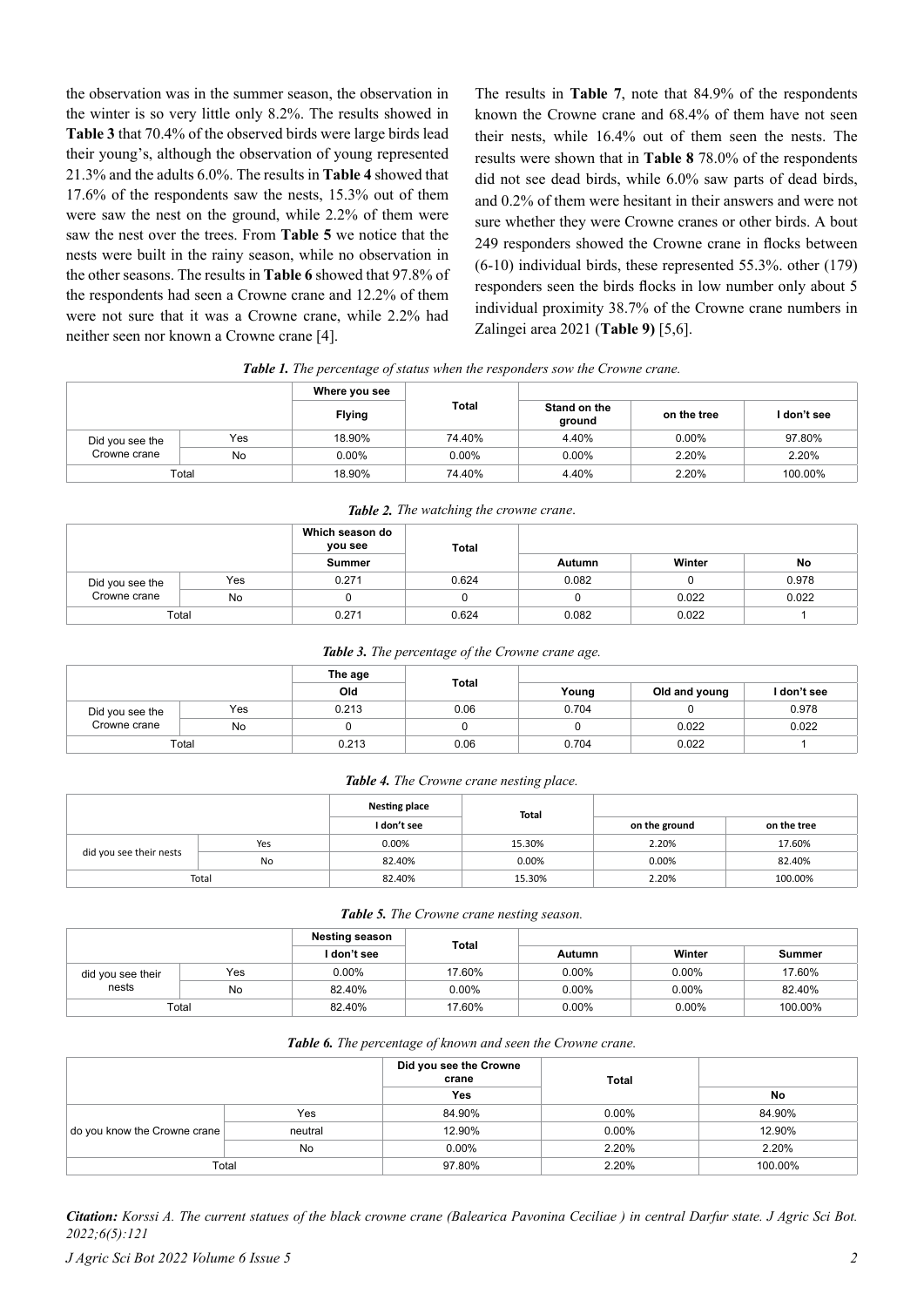| <b>Table 7.</b> The percentage of known the Crowne crane and seen their nests. |         |          |        |         |  |  |  |
|--------------------------------------------------------------------------------|---------|----------|--------|---------|--|--|--|
|                                                                                |         |          |        |         |  |  |  |
|                                                                                |         |          | Total  | No      |  |  |  |
| do you know the Crowne<br>crane                                                | Yes     | 16.40%   | 68.40% | 84.90%  |  |  |  |
|                                                                                | neutral | 1.10%    | 11.80% | 12.90%  |  |  |  |
|                                                                                | No      | $0.00\%$ | 2.20%  | 2.20%   |  |  |  |
| Total                                                                          |         | 17.60%   | 82.40% | 100.00% |  |  |  |

|                                 |         | Did you see the death of<br>the birds<br>Yes | <b>Total</b> | No      |
|---------------------------------|---------|----------------------------------------------|--------------|---------|
| do you know the Crowne<br>crane | Yes     | 6.90%                                        | 78.00%       | 84.90%  |
|                                 | neutral | 0.20%                                        | 12.70%       | 12.90%  |
|                                 | No      | $0.00\%$                                     | 2.20%        | 2.20%   |
| Total                           |         | 7.10%                                        | 92.90%       | 100.00% |

*Table 9. The percentage of the bird numbers that recorded in Zalingei area 2021.*

|                        |     |            | How many<br>number of<br>birds that seen | <b>Total</b> |             |                |             |             |                       |
|------------------------|-----|------------|------------------------------------------|--------------|-------------|----------------|-------------|-------------|-----------------------|
|                        |     |            | I don't see                              |              | less than 5 | 6-10 birds     | 11-20 birds | 21-50 birds | more than 51<br>birds |
|                        | Yes | Count      | 0                                        | 174          | 249         | 4              | 6           |             | 440                   |
| Did you see the        |     | % of Total | 0                                        | 0.387        | 0.553       | 0.009          | 0.013       | 0.016       | 0.978                 |
| Crowne crane<br>before | No  | Count      | 10                                       | 0            | 0           | $\mathbf 0$    | $\mathbf 0$ | 0           | 10                    |
|                        |     | % of Total | 0.022                                    | 0            | 0           | 0              | $\Omega$    | $\Omega$    | 0.022                 |
| Total                  |     | Count      | 10                                       | 174          | 249         | $\overline{4}$ | 6           |             | 450                   |
|                        |     | % of Total | 0.022                                    | 0.387        | 0.553       | 0.009          | 0.013       | 0.016       |                       |

## **Discussion**

This study was conducted in the natural conditions when the residents presented in their farms and villages, and leading animals in the field [7]. The results indicate that the Crowne crane is one of the birds that resides in areas of west Jebel Marra, with a percentage of 97.8% confirming what was observed by, also the Walkinshaw 1964, 1973, Johnsgaard 1983 recorded that the Crowne Crane (*B. p. ceciliae*) occurs in eastern Africa, with its largest concentration in Sudan [8]. This is indicated that the bird is in a stable condition that is not exposed to dangers and that it exercises its normal activity in natural environments without any disturbance or being exposed to the threat. The Crowne crane, also considered one of the migratory birds in Africa, but the observation rate was high in the rainy season, as it reached 62.4 percent [9]. It was also clarified that the percentage of watching in winter season are recorded 8.2%, this indicated that Crowne crane is one of the wintering migratory birds in the Sudan, some of which hatch eggs and raring them until the flight stage and then lead them to neighbor countries in Africa, include Chad and the Central African. It is certain that their numbers are steadily increasing [10]. because the viewing rate was higher among young than in adults 21.3% and 6.0%, respectively, and 70.4% of the watched birds were large birds drawn with their young, with reference to the Korssi, (2019b) he recorded a little number of nests out of the numbers of birds and their nests in the area [11-13]. In this study, those who viewed the nests confirmed by 16.4% that are Crowne crane nests **(Table 9)** [14,15].

# **Conclusion**

According to Korssi (2019b) he mentioned that it is one of the birds that breed in the autumn season in this region, and in this study 84.9% out of them were watched repairing and building their nests in the autumn season. Because it's one of the water birds associated with wetlands sides to looking for provide food and shelter for young after hatching the eggs. Also 15.3% seen showed that the nests were built on the ground, while 2.2% builds their nests on trees. More flocks of Crowne crane between (6-10) individual were recorded by 249 responders in wetland sides of Zalingei area 2021, these represented 55.3%, While 179 responders seen the birds flocks in low number only about 5 individual proximity 38.7%.

#### **References**

- 1. Molla B, Worku Y, Shewaye A, et al. [Prevalence of](https://academicjournals.org/journal/JVMAH/article-abstract/AC5A59351212)  [strongyle infection and associated risk factors in equine](https://academicjournals.org/journal/JVMAH/article-abstract/AC5A59351212)  [in menz keya gerbil district, north-eastern ethiopia.](https://academicjournals.org/journal/JVMAH/article-abstract/AC5A59351212) J Vet Med Anim Health. 2015;7:117-21.
- 2. Sokol R, Ras Norynska M, Michalczyk M, et al. [Estimation](https://agro.icm.edu.pl/agro/element/bwmeta1.element.agro-9fe79921-3f0c-48ac-b51b-09eada5bed36)  [of infection of internal parasites in horses from different](https://agro.icm.edu.pl/agro/element/bwmeta1.element.agro-9fe79921-3f0c-48ac-b51b-09eada5bed36)  [type of farms.](https://agro.icm.edu.pl/agro/element/bwmeta1.element.agro-9fe79921-3f0c-48ac-b51b-09eada5bed36) Ann Parasitol. 2015;61.
- 3. Asefa, Kumisa B, Endebu B, et al. Epidemology of donkeys in Sululta and Gefersa district of central Ethiopia. J Anim Vet Adv. 2011;10:1850-54.
- 4. Bradley A, Leach K, Breen J, et al. [Survey of the incidence](https://bvajournals.onlinelibrary.wiley.com/doi/abs/10.1136/vr.160.8.253)  [and aetiology of mastitis on dairy farms in England and](https://bvajournals.onlinelibrary.wiley.com/doi/abs/10.1136/vr.160.8.253)  [Wales.](https://bvajournals.onlinelibrary.wiley.com/doi/abs/10.1136/vr.160.8.253) Vet Rec. 2007;160:253-58.

*Citation: Korssi A. The current statues of the black crowne crane (Balearica Pavonina Ceciliae ) in central Darfur state. J Agric Sci Bot. 2022;6(5):121*